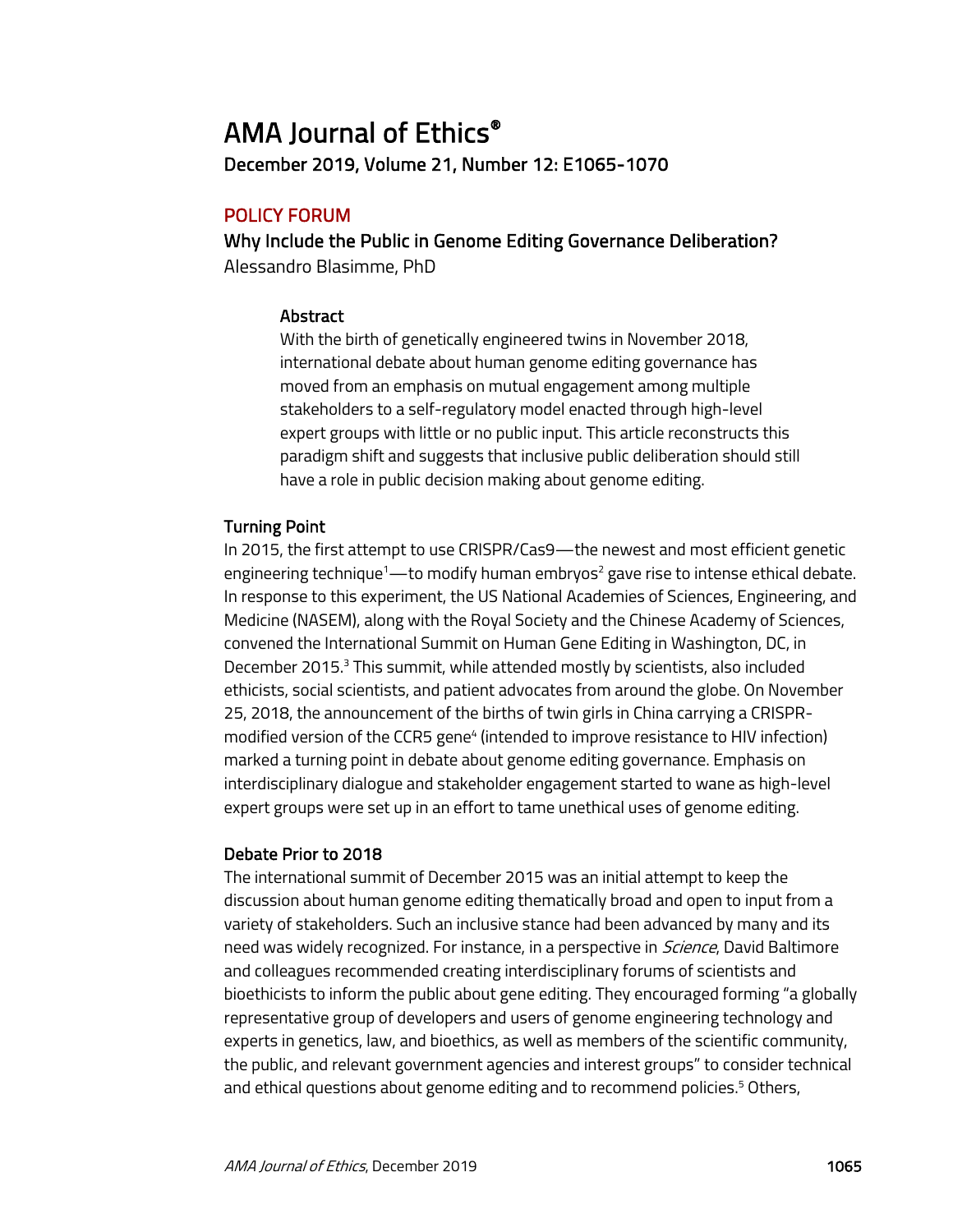including Sheila Jasanoff and colleagues, criticized this model because, despite its proclaimed openness, it nonetheless reproduced an expert-centric, technocratic form of discussion and decision making about matters of common concern.<sup>6</sup>

In 2017, a NASEM report titled Human Genome Editing: Science, Ethics, and Governance<sup>7</sup> seemed to acknowledge this criticism and included a set of recommendations regarding public engagement in genome editing governance. In particular, the report suggested "extensive and inclusive public participation" before launching clinical trials that have an enhancement rather than a therapeutic aim (for example, a clinical trial testing an intervention to confer resistance to an infectious disease or to improve a specific phenotypic trait) or studies that would result in heritable germline modifications. The report also recommended public participation in policymaking about human genome editing and encouraged funding agencies to support additional research on effective forms of public engagement. These recommendations resonate with Jasanoff's view that "good governance depends on visions of progress that are collectively defined, drawing on the full richness of the democratic imagination."6

#### From Open Dialogue to Self-Regulation

After the births of 2 so-called CRISPR babies in November 2018, debate about gene editing governance changed. A prominent group of scientists and bioethicists called for a temporary global moratorium on heritable genome editing to allow time to develop an international governance framework and to foster discussion about ethical and technical questions.8 The NASEM and the Royal Society formed an International Commission on the Clinical Use of Human Germline Genome Editing.<sup>9</sup> In March 2019, the World Health Organization also established an international expert panel to develop governance standards.<sup>10</sup>

A post-2018 trend toward delegating deliberative responsibility to expert groups, while laudable in its intention to tame rogue clinical uses of genome editing, marks a departure from ideals—albeit never actually realized—of openness, inclusion, and public [engagement](https://journalofethics.ama-assn.org/article/public-deliberation-decisions-about-health-research/2013-01) that were proposed prior to 2018. Such ideals are now presented abstractly as a need for "broad societal consensus" before nations authorize ethically controversial uses of genome editing techniques.<sup>8</sup>

#### Self-Regulation Is Not Enough After 2018

Increasing reliance on expert groups suggests trust in science's self-regulatory capacity, even in the absence of input and support from other sectors of society. Self-regulation, however, might not be up to the tasks of a thematically broad governance agenda. At the 1975 [Asilomar Conference](https://journalofethics.ama-assn.org/article/what-prudent-governance-human-genome-editing/2019-12) on recombinant DNA technology, for instance, experts offered only a narrow understanding of technical risks and ethical stakes of genetic engineering by focusing on safety and harm containment, while sidelining fundamental ethical questions about humanity's capacity to collectively bear responsibility for the use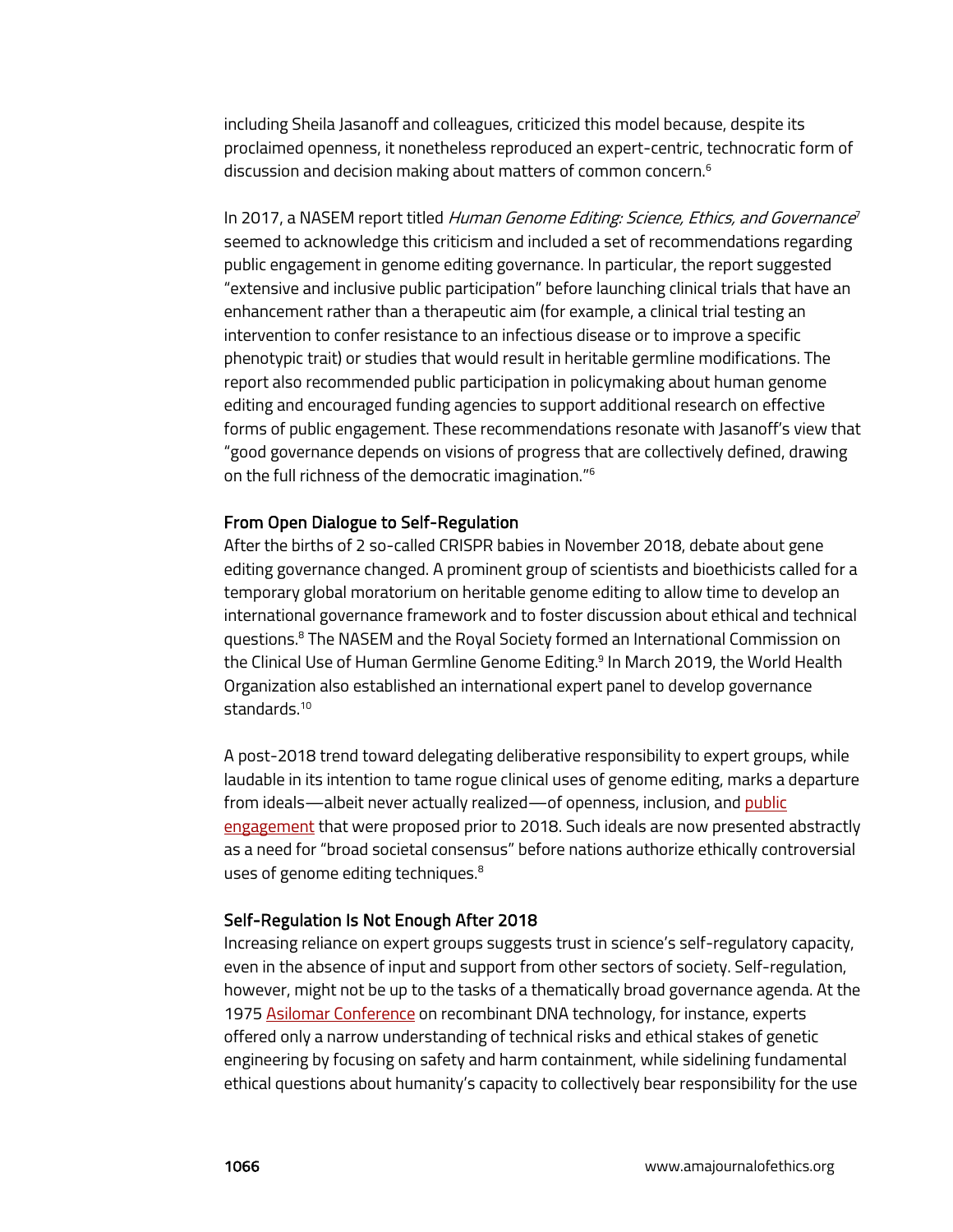of transformative technologies.<sup>11</sup> What is more, stressing scientific and social consensus as a condition of legitimate use of genome editing can be misleading. The fact that people agree on a given course of action does not imply that their agreement is ethically right. History is rife with examples of unethical attitudes—such as racial discrimination—held by a majority. This is one reason why liberal democracies should ensure that dissent and disagreement can emerge anytime to challenge previously attained consensus. The value of including a plurality of views in democratic deliberation about controversial science is that it enables dissent and provides opportunities to frame what's at stake. Expert committees can succeed in coordinating temporary solutions that avoid premature research or clinical applications. However, only inclusive deliberation can confe[r democratic legitimacy](https://journalofethics.ama-assn.org/article/idea-legitimate-authority-practice-medicine/2017-02) on decisions that can affect the future of humanity.

#### What's Next

Regulation and oversight are exercised not only through expert committees, but also and mainly—through national law making. Each country relies on its own historically determined forms of public reason when it comes to controversial science policy decisions.12 Yet some general considerations transcending national context deserve mention.

Input from rich, inclusive, unmanipulated public discourse is crucial to decisions being regarded publicly as legitimate and binding, especially when ethically controversial questions, such as those posed by genome editing, are at stake. But how should we imagine and create productive forms of civic engagement in complex issues of science and technology policy? Collective governance of scientific and technological matters, in its various forms, has long been tested—albeit more consistently in Europe and Canada than in the United States.<sup>13</sup> Methods of participatory technology assessment, for instance, include focus groups, citizens' juries, and deliberative panels, all of which are aimed at integrating public insight into governance and decision-making processes.<sup>13,14</sup> These methods have contributed to socially acceptable solutions in areas such as biotechnology, environmental policy, and urban planning—that is, in areas in which technological development increases the complexity and uncertainty of future consequences and in which technical issues can hardly be disentangled from judgments of value and socially situated interests. The aim of such approaches is not to bring controversies to a close through compromise or consensus, but rather to explore different definitions of a problem, to call attention to specific ethical issues, and to voice otherwise marginalized perspectives.

In order to be effective, public engagement needs to be linked somehow—even if informally—to decision-making processes. France offers one model of this kind of effort. Every 5 years, or whenever amendments are proposed to the Bioethics Law of 1994, which regulates ethically relevant science and technology issues,<sup>15</sup> France engages in the so-called Estates General of Bioethics. Hundreds of activities are organized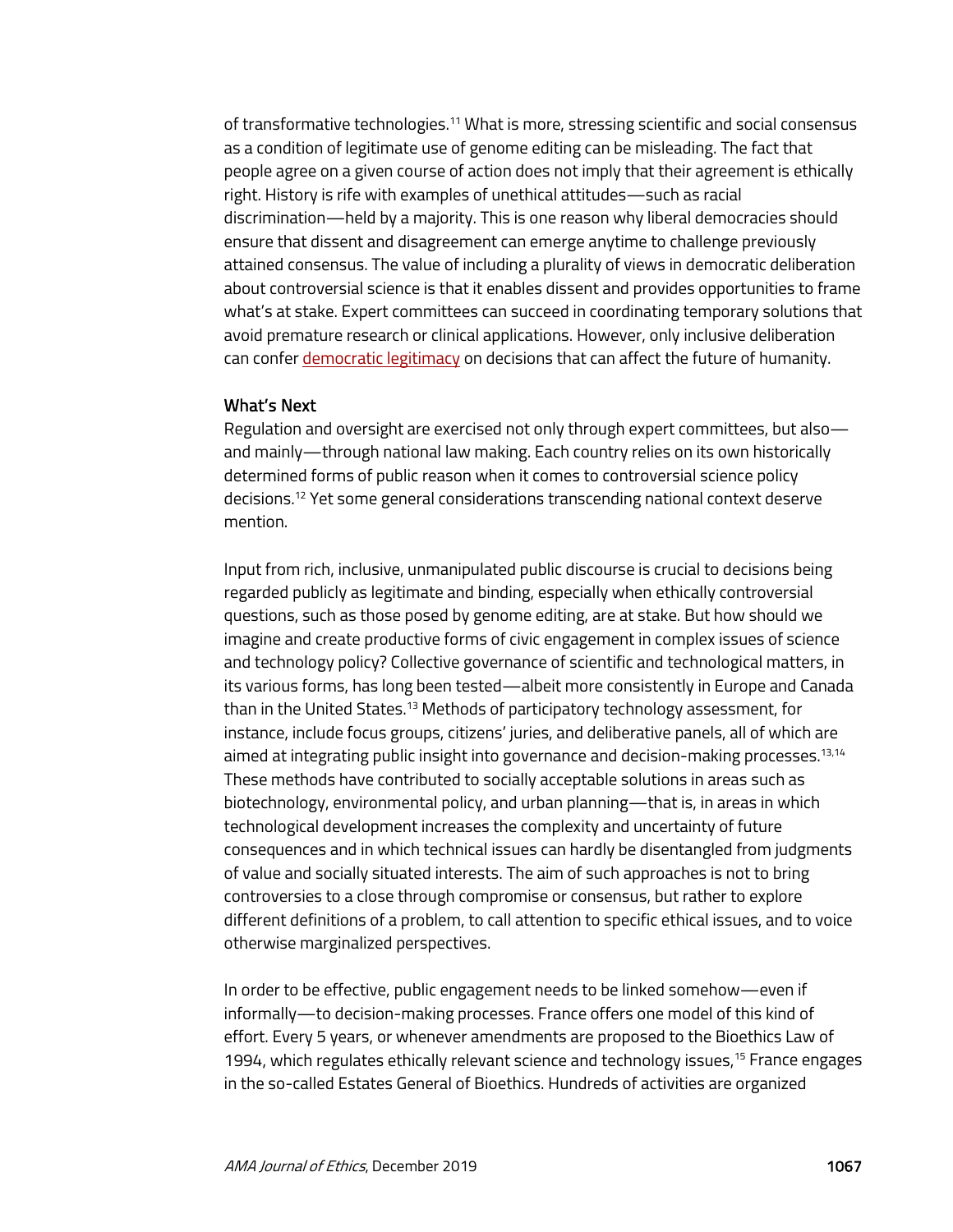throughout the country to solicit public views about ethically fraught issues in science and technology. The Comité Consultatif National d'Ethique (National Consultative Committee on Ethics) then produces a report to summarize results of public consultations, and it recommends, when needed, legislation to address public concerns. This report is sent directly to the French Parliamentary Office for Scientific and Technological Assessment and is submitted for parliamentary discussion and possible legislative initiative. This model ensures that regulatory provisions about controversial and constantly evolving technologies remain provisional, subject to public scrutiny, amenable to adaptation, and responsive to citizens' concerns. This system is not a magic bullet, but it addresses concerns about how rapidly evolving and ethically puzzling technologies, such as human genome editing, should be governed.

#### Conclusion

Collective governance helps respond to increasing demand for public engagement<sup>16</sup> and decision making about issues of importance to the future of humanity. It can be leveraged as an antidote to public opinion manipulation and can possibly deflate some of the current anti-establishment rhetoric that, in many Western countries, pits experts and lay citizens against one other.<sup>17,18</sup> If scientists and members of the public remain open to different articulations of genome editing's ethical stakes, transparent and inclusive forums can help both scientists and citizens subject their assumptions to scrutiny and revision when needed. Public engagement in genome editing governance would not just promote scientific or social consensus. It would offer opportunities for inclusive dialogue about the impact of genome editing, voice collective expectations or fears about it, and illuminate a plurality of values that can be used to interrogate its possible use.

#### References

- 1. Doudna JA, Charpentier E. The new frontier of genome engineering with CRISPR-Cas9. Science. 2014;346(6213):1258096.
- 2. Liang P, Xu Y, Zhang X, et al. CRISPR/Cas9-mediated gene editing in human tripronuclear zygotes. Protein Cell. 2015;6(5):363-372.
- 3. Olson S, ed; National Academies of Sciences, Engineering, and Medicine. International Summit on Human Gene Editing: A Global Discussion. Washington, DC: National Academies Press; 2016.
- 4. Regalado A. Exclusive: Chinese scientists are creating CRISPR babies. Technology Review. November 25, 2018. [https://www.technologyreview.com/s/612458/exclusive-chinese-scientists](https://www.technologyreview.com/s/612458/exclusive-chinese-scientists-are-creating-crispr-babies/)[are-creating-crispr-babies/.](https://www.technologyreview.com/s/612458/exclusive-chinese-scientists-are-creating-crispr-babies/) Accessed July 24, 2018.
- 5. Baltimore D, Berg P, Botchan M, et al. A prudent path forward for genomic engineering and germline gene modification. Science. 2015;348(6230):36-38.
- 6. Jasanoff S, Hurlbut JB, Saha K. CRISPR democracy: gene editing and the need for inclusive deliberation. Issues Sci Technol. 2015;32(1):37.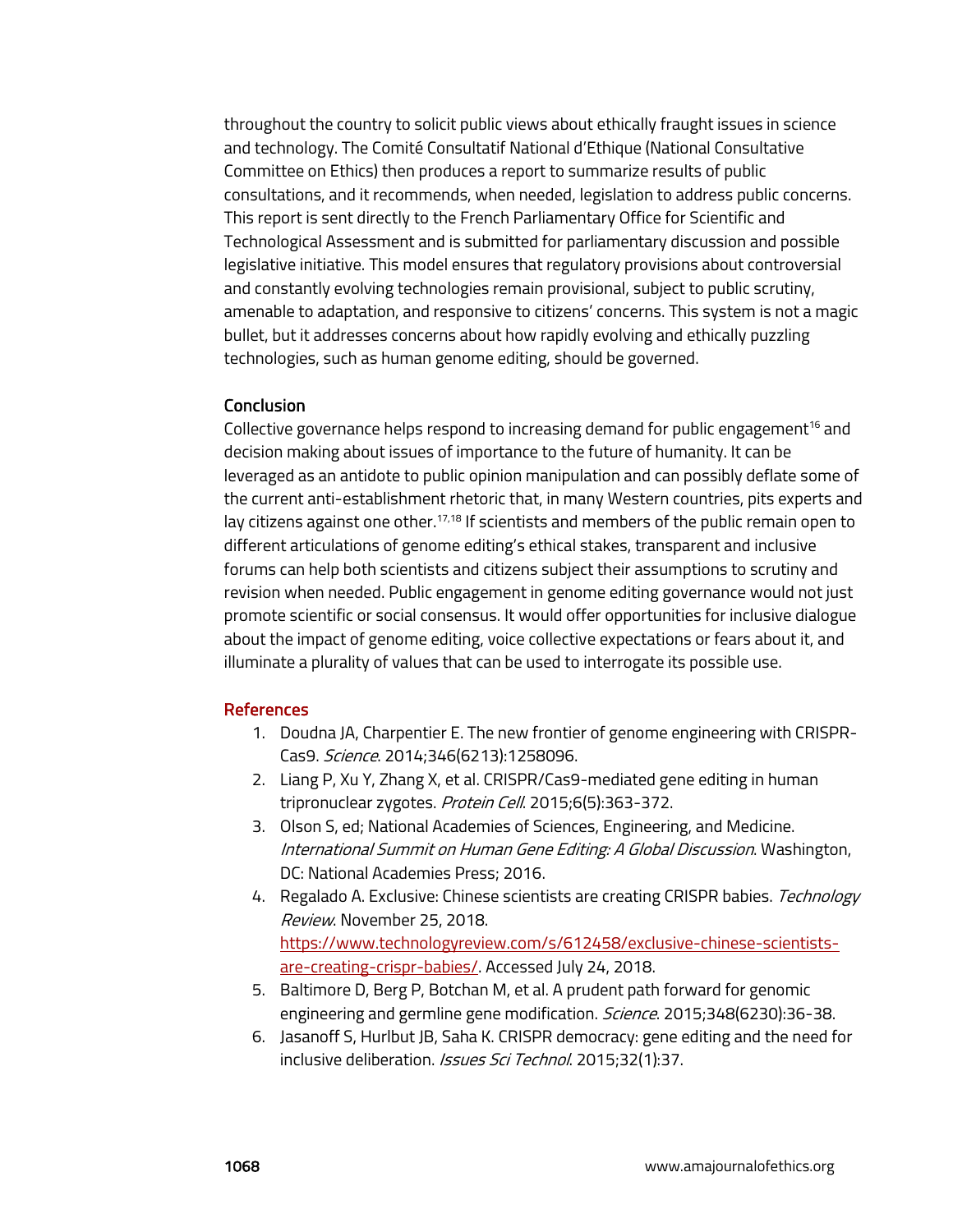- 7. National Academies of Sciences, Engineering, and Medicine. Human Genome Editing: Science, Ethics, and Governance. Washington, DC: National Academies Press; 2017.
- 8. Lander ES, Baylis F, Zhang F, et al. Adopt a moratorium on heritable genome editing. Nature. 2019;567(7747):165-168.
- 9. International Commission on the Clinical Use of Human Germline Genome Editing. Project information. [https://www8.nationalacademies.org/pa/projectview.aspx?key=51725.](https://www8.nationalacademies.org/pa/projectview.aspx?key=51725) Accessed July 24, 2019.
- 10. WHO expert panel paves way for strong international governance on human genome editing [press release]. Geneva, Switzerland: World Health Organization; March 19, 2019. [https://www.who.int/news-room/detail/19-03-2019-who](https://www.who.int/news-room/detail/19-03-2019-who-expert-panel-paves-way-for-strong-international-governance-on-human-genome-editing)[expert-panel-paves-way-for-strong-international-governance-on-human](https://www.who.int/news-room/detail/19-03-2019-who-expert-panel-paves-way-for-strong-international-governance-on-human-genome-editing)[genome-editing.](https://www.who.int/news-room/detail/19-03-2019-who-expert-panel-paves-way-for-strong-international-governance-on-human-genome-editing) Accessed July 24, 2019.
- 11. Hurlbut JB. Limits of responsibility: genome editing, Asilomar, and the politics of deliberation. Hastings Cent Rep. 2015;45(5):11-14.
- 12. Jasanoff S. Science and Public Reason. London; UK: Routledge; 2012.
- 13. Abelson J, Blacksher EA, Li KK, Boesveld SE, Goold SD. Public deliberation in health policy and bioethics: mapping an emerging, interdisciplinary field. *J Public* Deliberation. 2013;9(1):5.
- 14. Hennen L. Participatory technology assessment: a response to technical modernity? Sci Public Policy. 1999;26(5):303-312.
- 15. Berthiau D. Law, bioethics and practice in France: forging a new legislative pact. Med Health Care Philos. 2013;16(1):105-113.
- 16. Fung A. Putting the public back into governance: the challenges of citizen participation and its future. Public Adm Rev. 2015;75(4):513-522.
- 17. Hartleb F. Here to stay: anti-establishment parties in Europe. Eur View. 2015;14(1):39-49.
- 18. Esser F, Stępińska A, Hopmann DN. Populism and the media. Cross-national findings and perspectives. In: Aalberg T, Esser F, Reinemann C, Strömbäck J, de Vreese CH. Populist Political Communication in Europe. New York, NY: Routledge; 2017.

Alessandro Blasimme, PhD is a senior scientist at the Swiss Federal Institute of Technology in Zurich, Switzerland. He graduated with a degree in philosophy and obtained a master's degree in bioethics from La Sapienza University of Rome as well as a doctoral degree in bioethics from the University of Milan. His research focuses on ethical and policy issues in biomedical innovation and biotechnology, and his areas of expertise include translational medicine, precision medicine, regenerative medicine, genetic engineering, digital health, and aging.